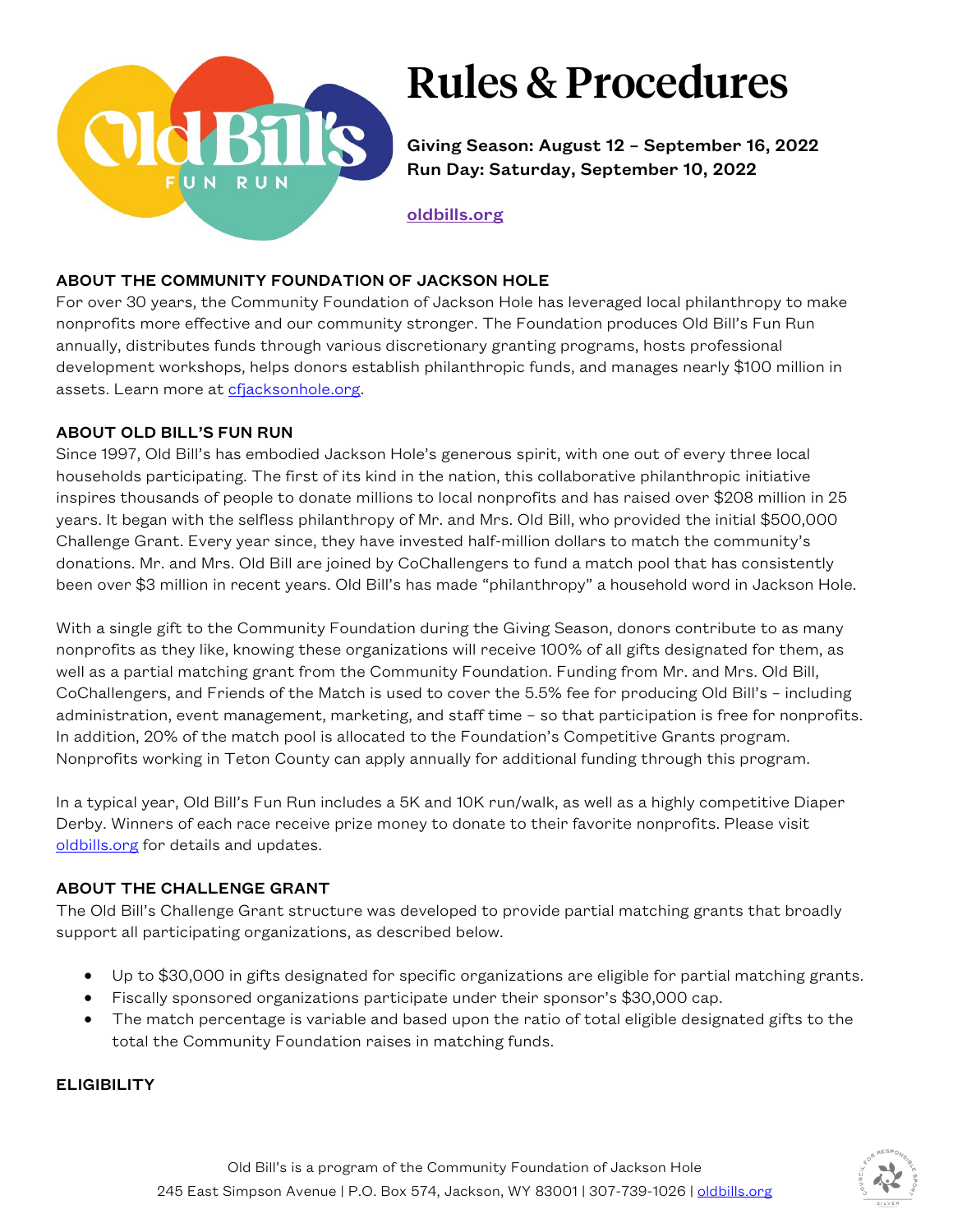An organization must be a 501(c)(3) in good standing, governmental entity, faith-based organization, or be fiscally sponsored by another qualifying organization. Fiscal sponsorship must be acknowledged in writing by the sponsoring entity. At the discretion of the Community Foundation of Jackson Hole, related organizations may be required to participate as a single organization and/or may only be eligible for one matching grant. Qualifying organizations may participate in either Old Bill's or the Tin Cup Challenge, but not both. An organization must qualify as "local" pursuant to any one of the definitions below:

- An organization that predominantly works in or serves Teton County, WY, OR
- An official Jackson Hole/Teton County, WY chapter in good standing of a state/regional/national membership organization, with a local advisory board comprised predominantly of Teton County, WY residents, OR
- A state organization, with Teton County, WY representation on the board; at least one paid employee whose responsibilities are predominantly comprised of program work in Teton County, WY; and dedicated office space in Teton County, WY, OR
- A regional/national organization, with a board or local advisory board comprised predominantly of Teton County, WY residents; at least one paid employee whose responsibilities are predominantly comprised of program work in Teton County, WY; and dedicated office space in Teton County, WY.

### RULES

Due to the complexity and size of Old Bill's, the Community Foundation has developed the following rules to govern participation in the event and reserves the right to verify compliance. Failure to comply may disqualify an organization from participating in Old Bill's 2022, affect future participation, and/or result in forfeiture of matching grants.

- All organizations are required to operate in the spirit of Old Bill's: to function ethically and honestly with mutual respect to promote community harmony.
- Funds raised through Old Bill's:
	- o May only be used for non-religious, charitable programming.
	- o May only be used to benefit Teton County, WY. Programs must take place in Teton County, WY.
	- o May not be used for political activity or lobbying.
- Matching grant funds:
	- o May not be endowed.
	- o May not be subsequently granted to another participating organization.
	- o Must be used within 18 months of receipt of grant checks in accordance with Old Bill's rules and must be returned to the Community Foundation if unused.
- Participating nonprofits should not mail brochures to Teton County addresses. The Foundation mails the brochure to the last 3 years of Old Bill's donors in Teton Counties, WY and ID. Organizations may not send boxholder or postal patron mailings, nor solicit by purchasing mailing lists. Door-to-door solicitations and cold-call telephone solicitations are prohibited. Nonprofits may only conduct targeted solicitations.
- Official donor forms are available at local businesses, banks, nonprofits, the Foundation's office, and [oldbills.org](http://www.oldbills.org/) during the Giving Season.
- All contributions received through Old Bill's are subject to the Community Foundation of Jackson Hole's variance power. The Foundation's Board of Directors has the power to modify or eliminate any restriction, condition, limitation, or trust imposed with respect to any funds or property the title to which has become vested in this corporation if, in the sole judgment of the Board of Directors, such restriction, condition, limitation or trust becomes unnecessary, incapable of fulfillment or inconsistent with the charitable needs of the community or area served.
- Participation in Old Bill's does not guarantee organizations will receive funds.

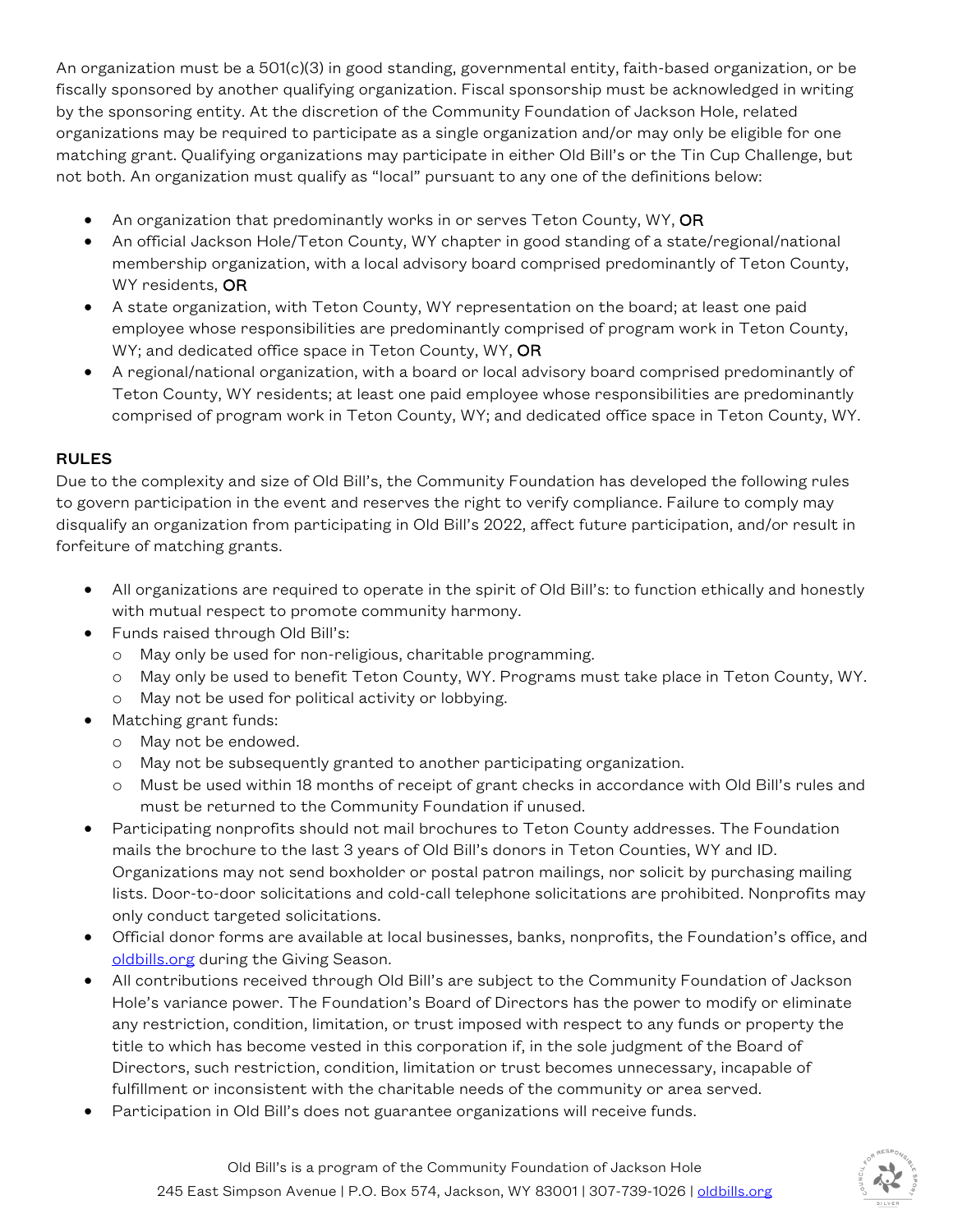#### DEADLINES & MANDATORY MEETINGS

- Application period: Monday, May 2 at 9:00am to Friday, May 20 at 5:00pm Application available for nonprofits at [www.oldbills.org.](http://www.oldbills.org/) \*\* NEW in 2022: NO LATE APPLICATIONS ACCEPTED! \*\* Applications must be submitted by May 20 to participate in Old Bill's. Returning organizations must submit 2021 Grant Reports with applications. Application support available by request; please contac[t Suzanne Rees](mailto:%20srees@cfjacksonhole.org) or [Cindy Corona.](mailto:%20ccorona@cfjacksonhole.org) Notification of approval will be emailed by July 1.
	- o Grant Report: Old Bill's 2021 grant reports must be submitted with 2022 Old Bill's application. Grant reports are used to ensure that organizations use their grants in accordance with Old Bill's rules, approved use of funds, and any donor restrictions and designations. They are also used to document the event's impact for donors, the community at large, and the media.
- Orientation Meeting: Monday, May 2, 1:00-2:00pm via Zoom Attendance is mandatory for new organizations and organizations that did not participate in 2021. Attendance is strongly encouraged for anyone new to Old Bill's, even if their organization has participated before.
- Mandatory Booth Meeting: Wednesday, August 17, 1:00-2:00pm Nonprofits that wish to host informational booths on Run Day must send a representative to this meeting.
- Awards Party: Wednesday, October 26, 4:00pm at Center for the Arts

#### **GIFTS**

- Gifts are accepted during Old Bill's Giving Season: 9:00am, August 12 to 5:00pm, September 16. Contributions received after September 16 will be returned.
- Organizations are responsible for soliciting donations on their own behalf.
- Contributions must be 100% tax deductible (no goods or services exchanged).
- Organizations should not collect contributions to be pooled and delivered or mailed to the Foundation. Donors should mail or deliver their contributions, accompanied by official donor forms, directly to the Foundation.
- Organizations may only solicit donations from CoChallengers if they are preexisting supporters.
- Organizations should not provide tax receipts for contributions made through Old Bill's. Donations are made to the Community Foundation of Jackson Hole, and the Foundation provides all tax receipts. Organizations are encouraged to acknowledge contributions as appropriate.
- **Eligible** contributions include:
	- o Checks (payable to "Community Foundation of Jackson Hole" and accompanied by official donor forms)
	- o Credit card gifts made online at [oldbills.org](http://www.oldbills.org/)
	- o Donor advised fund and corporate matching grants received by September 16
	- o Gifts of stock (please direct donors to contact the Foundation to donate securities)
- Ineligible contributions include gifts in exchange for goods or services, including, but not limited to:
	- o Event Proceeds including funds raised by a participating organization through raffles, drawing, auctions, or other events
	- o Fees including admission, registration, tickets, or any type of non-tax-deductible payment
	- o Membership dues
	- o Tuition
	- o Pledge payments (gifts cannot be made to fulfill legally binding pledge agreements)

### GIFT REPORTS

• The Community Foundation provides gift information to organizations through a web-based platform called Donor View, where users can download gift reports. The contact person for approved organizations is emailed a username and password for their Donor View account along